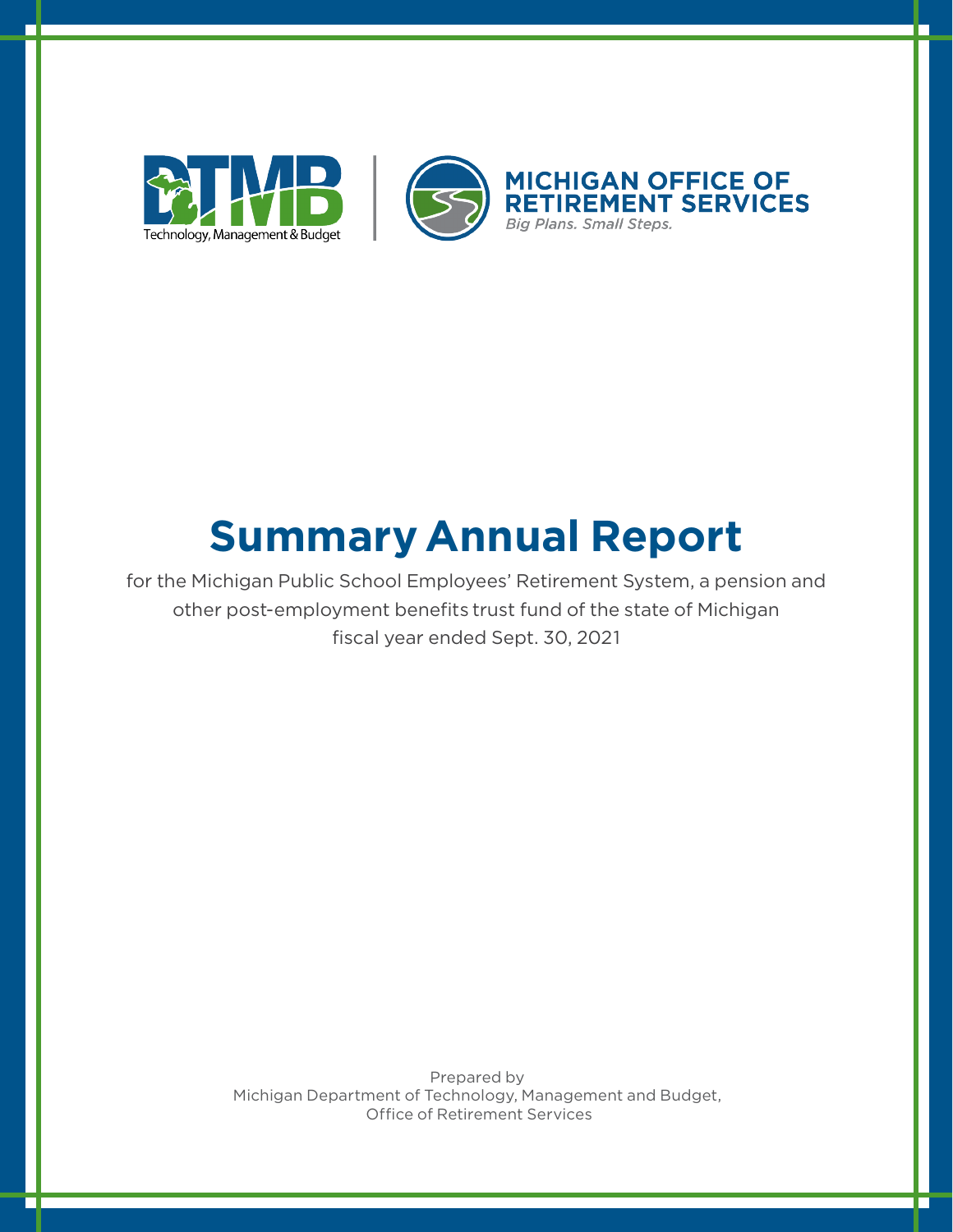## A message from the director



Director Anthony Estell

The Department of Technology, Management and Budget (DTMB), Office of Retirement Services (ORS) is pleased to present the Summary Annual Report for the Michigan Public School Employees' Retirement System (MPSERS), henceforth referred to as

the System, for the fiscal year (FY) ended Sept. 30, 2021.

ORS provides retirement and related retiree healthcare plans to help more than 680 public school employers attract, retain, and reward a highly qualified workforce.





ORS is able to cost-effectively provide these benefits to retirees.

In 2020, the total defined benefit (DB) pension administration cost was \$68 per active member and retiree. This was \$34 below the peer average of \$102 per active member and retiree (CEM Benchmarking).

### Accomplishments

#### Pension statements go paperless

In October, pension statements for members of the public school, state employee, and state police retirement systems with active online accounts went paperless. Nearly 185,000 customers, almost half of the retiree population served by ORS, shifted to digital statements. The statements are still available in the retiree's miAccount. Retirees can choose to opt back in to paper statements if desired. After five statement cycles we have saved over \$560,000 in printing and mailing costs.

#### Newsletters shift to quarterly publication

Beginning in March, both the *Connections* and *Proactive* newsletters — for our retired and active customers, respectively — changed from biannual to quarterly publications. The printed *Connections* newsletter also went entirely digital (the *Proactive* newsletter was already digital). We doubled our efforts to deliver more timely and relevant information in a predictable format, maintaining a digital presence through the pandemic and beyond. Historically the printed *Connections* newsletter required a lengthy publication cycle, which was a limiting factor in the production process. We also will save over \$30,000 a year in printing costs by moving *Connections* to digital delivery.

### COVID-related cost share waived for retirees of the system

ORS staff worked with Blue Cross Blue Shield of Michigan to implement measures to help public school retirees consult with their doctors and therapists during the COVID-19 pandemic. Temporary adjustments were made to remove the member cost share for all testing and treatment related to COVID-19, medical and behavioral telehealth services, inperson primary care office visits, in-office services, and behavioral health office visits.

### Member seminars go virtual

Every year, ORS staff work with our insurance carriers to create presentations, benefit guides, and flyers to educate public school retirees about their healthcare plan. The carriers typically participate in in-person seminars throughout the fall to help distribute this information. In response to the pandemic, the fall 2020 seminar experience was made available exclusively online. The online seminar had 3,421 users and feedback from members was positive overall. In spring 2021, ORS staff and insurance carriers kicked off another round of online seminar planning to deliver educational materials in a similar format as 2020.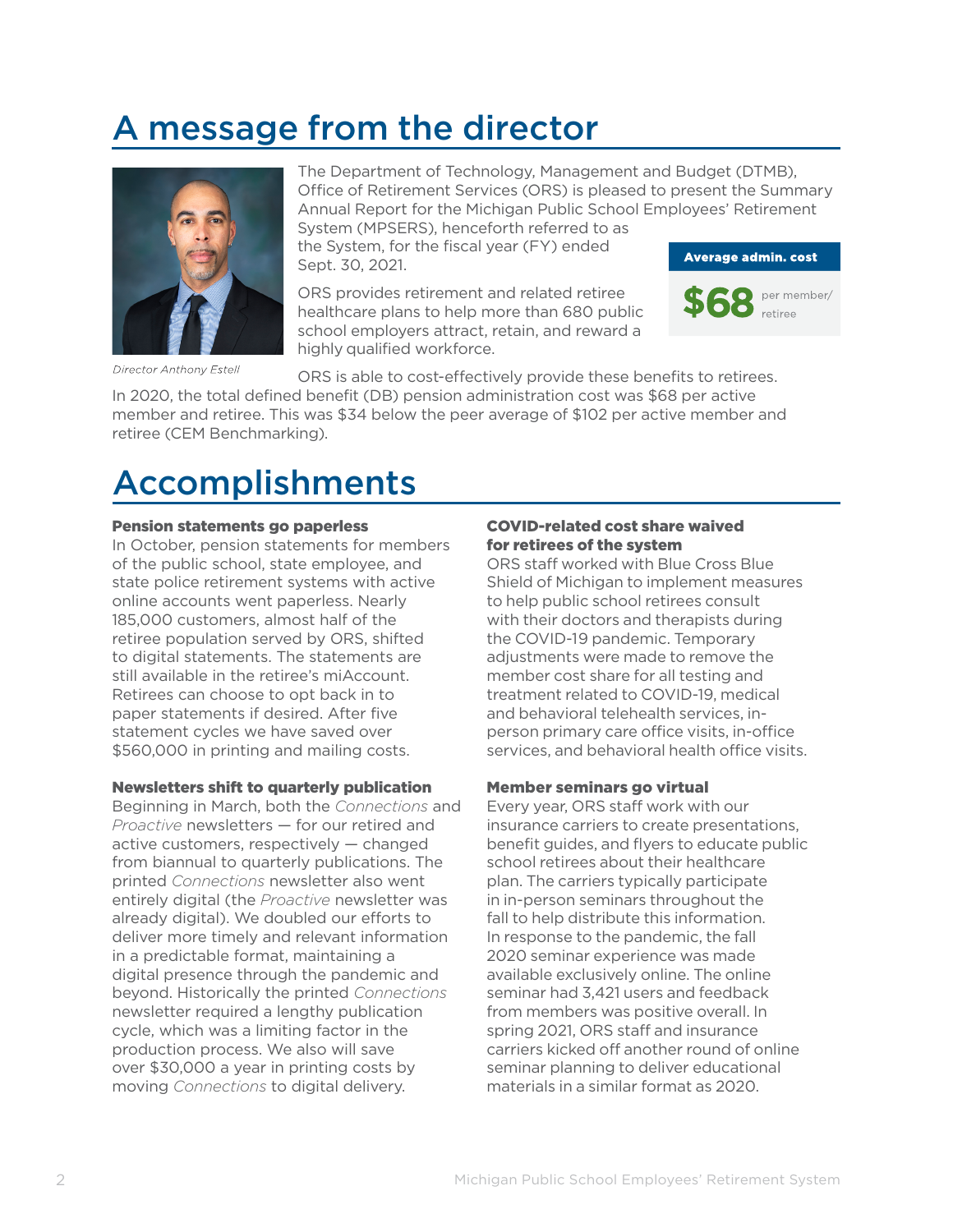## Accomplishments, continued

Infographics share remote work successes

As we adapted to remote work, ORS staff found new ways to engage customers and keep our work visible. Over the course of a year, leaders of each process reported notable work that was completed in their area each month. These reports were then converted into infographics representing the accomplishments of the business processes and shared regularly on our Facebook page. These posts were consistently among the top five in engagement for every month of the campaign.

#### Regular one-on-one meetings sustain relationships, performance

One-on-one meetings between leaders and their direct reports have been a standard practice for several years at ORS. But with the disruption and isolation of remote work, these noless-than-biweekly meetings have proved vital to build and maintain positive relationships, foster effective communication, and support performance management. Every leader is expected to establish one-on-one meetings with each of their direct reports and to adhere to specific outcomes.

#### Leadership fosters open communication with town halls, blogs, videos

Over the past year, we have normalized more frequent communications from our leadership team to staff. In addition to the biweekly blogs produced by ORS Director Anthony Estell, the ORS division directors and senior executive assistant began producing biweekly videos for staff. The result is a weekly cadence of leadership communication. Additionally, we have continued quarterly town hall events that are heavily dedicated to recognition, and include significant updates from leadership, along with leadership fielding questions from staff. These have all proved beneficial in maintaining an executive presence and being open and transparent with timely communications.

#### ORS exploring different approach to IT

In fall 2021, we began exploring the Agile methodology to develop technical solutions for the business with our partners in the DTMB Application Support Team. Historically, ORS has used a Waterfall approach to IT projects which involves fully developing a product before delivery. Value is gained upon project completion, not during development and testing. This pivot in practice adopts an iterative approach, reducing the cycle from development to market. The time savings comes from first delivering simple, viable products and adding features and complexity in subsequent releases. ORS has already completed one release using this methodology. The new approach also introduced ORS to Azure DevOps software for planning and organizing the related business activities.

#### ORS reaches new pension payment milestone

In July, for the first time in ORS' history, we issued over 300,000 pension payments in a single month. The new milestone was confirmed after the monthly pension payroll processed in mid-July for all retirement systems administered by ORS.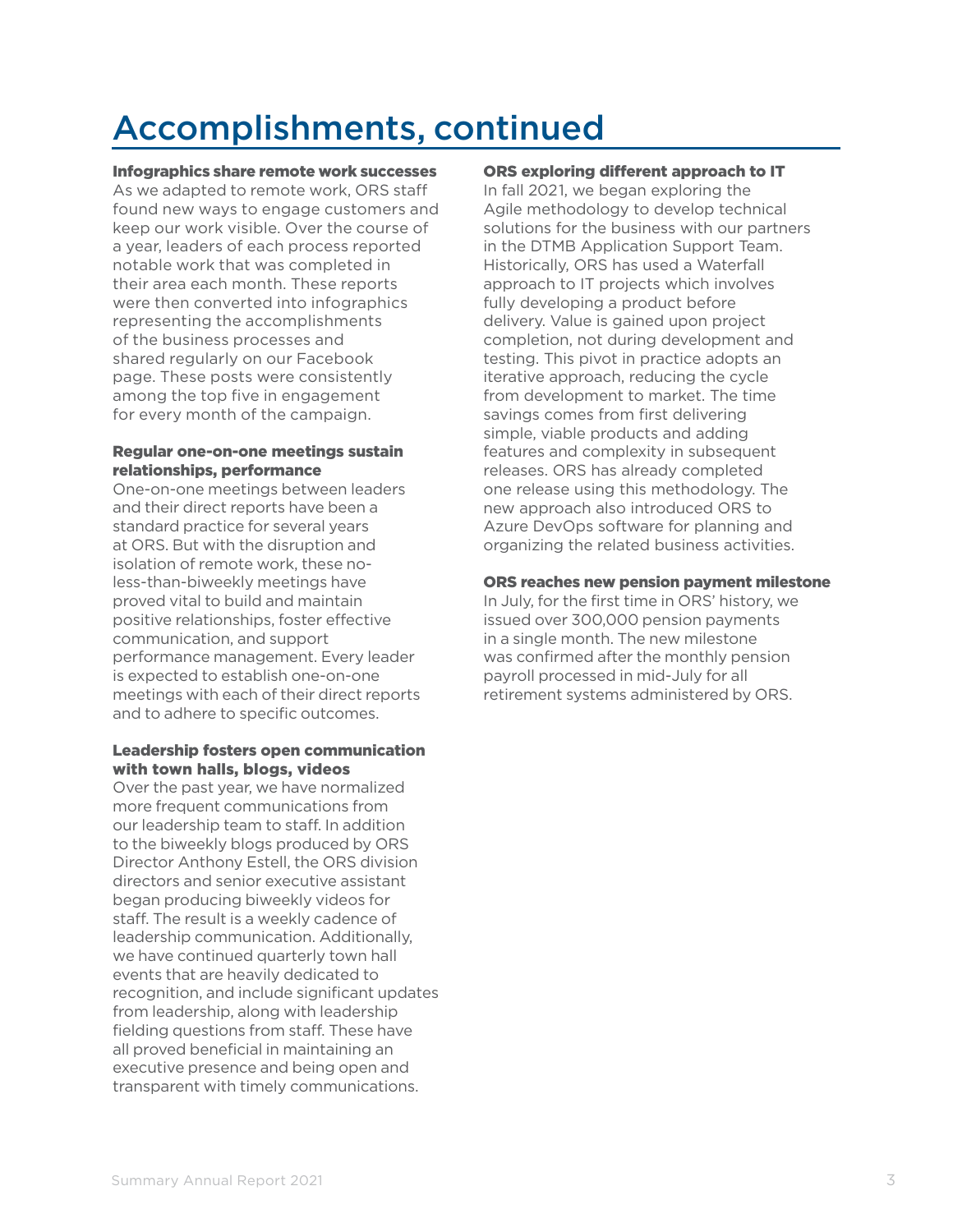## Honors

#### Government Finance Officers Association Award

The Government Finance Officers Association of the United States and Canada awarded the System with the Certificate of Achievement for Excellence in Financial Reporting for our FY 2020 annual comprehensive financial report (ACFR). This marks the 30th consecutive year ORS has received this prestigious award.

#### Public Pension Standards Award

ORS was awarded the 2021 Standards Award from the Public Pension Coordinating Council's Standards Program (PPCC) for both funding and administration. ORS has received this award every year since 2004. The PPCC Standards reflect expectations for public retirement system management and administration and serve as a benchmark for all DB public plans to be measured.

### About the Michigan Public School Employees' Retirement System

This report is issued in compliance with the Public Employee Retirement System Investment Act, 1965 Public Act (PA) 314, and the Public School Employees Retirement Act, 1980 PA 300, both as amended. The contents come from the complete MPSERS 2021 ACFR, available on our website at **[Michigan.gov/ORSSchools](http://www.michigan.gov/orsschools)**, the annual actuarial valuations as of Sept. 30, 2021, and additional analysis performed after Sept. 30, 2021.

Public school employees' pensions are protected by Michigan's Constitution. The System's net assets are held in trust to meet future benefit payments.

The State of Michigan Investment Board is the investment fiduciary and custodian of all investments of the System pursuant to state law.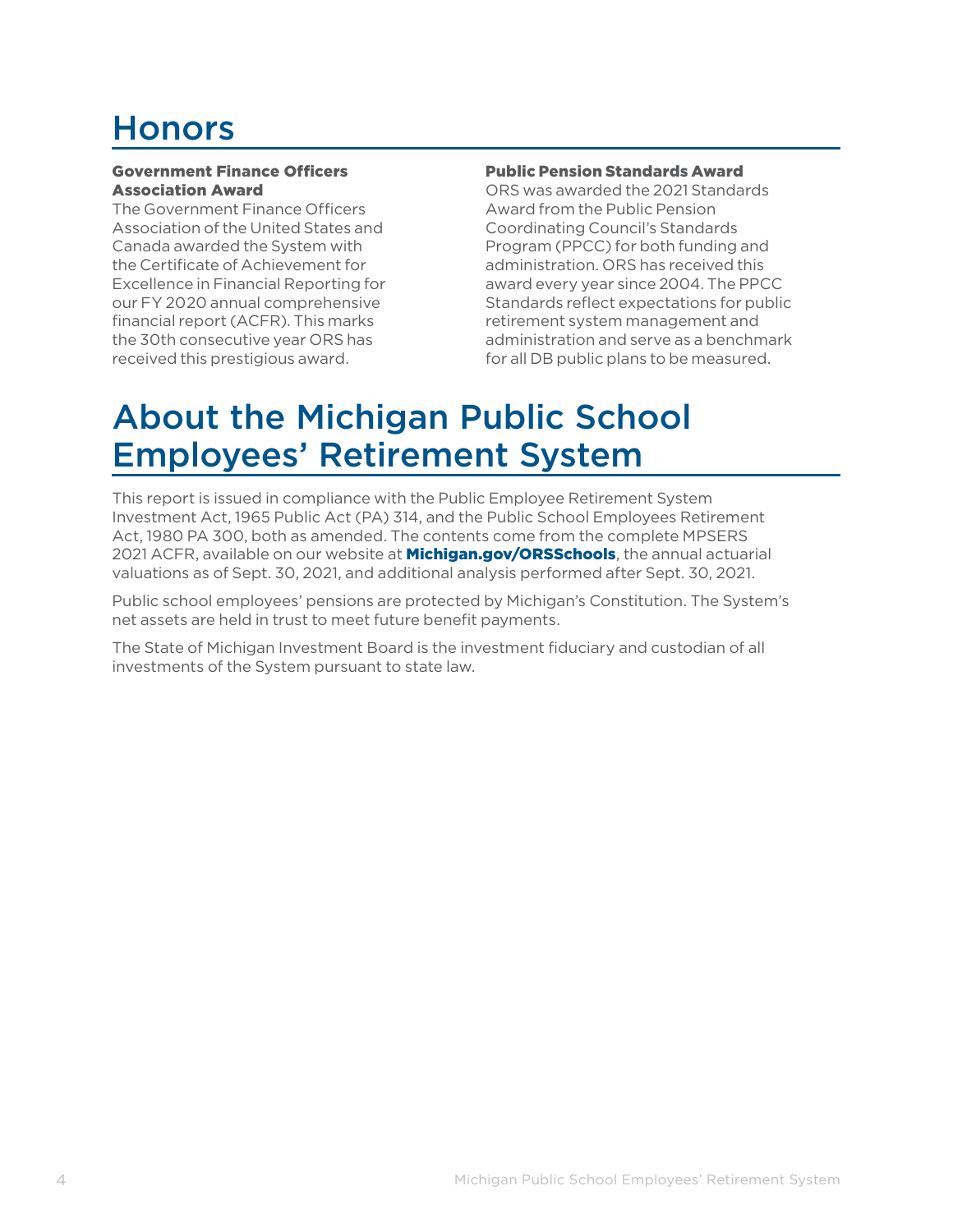### Executive summary

The present value of assets as of Sept. 30, 2021, was \$72.0 billion for pension and other post-employment benefits (OPEB), and the total actuarial accrued liability (AAL) was \$108.3 billion resulting in a total unfunded actuarial accrued liability (UAAL) of \$36.3 billion.

The System's assets increased by \$11.3 billion in FY 2021. Asset increases were primarily due to revisions in actuarial assumptions, positive investment experience, and contributions from employers and employees. The AAL for pension and OPEB increased by \$10.1 billion primarily due to revisions in actuarial assumptions. Under the dedicated gains policy, excess investment earnings were used to reduce the pension assumed rate of return (AROR) to 6.00% from 6.80% for the legacy DB (Basic and Member Investment Plan) and Pension Plus plans.

The Pension Plus 2 plan remained at 6.00% and OPEB was reduced from 6.95% to 6.00%. The pension funding ratio increased by 3.20 percentage points even with investment returns being utilized for dedicated gains. The OPEB funding ratio improved by 16.40 percentage points due to positive investment returns and better than expected actuarial experience.

### Statement of assets and liabilities

| <b>FY 2021</b>          | <b>Pension</b> <sup>1</sup> | OPEB <sup>2</sup> |
|-------------------------|-----------------------------|-------------------|
| AAL                     | \$95,903,396,517            | \$12,376,949,317  |
| Present value of assets | \$61,479,748,797            | \$10,547,883,872  |
| UAAL                    | \$34,423,647,720            | \$1,829,065,445   |
| Funding ratio           | 64.10%                      | 85.22%            |
|                         |                             |                   |
| <b>FY 2020</b>          | Pension <sup>3</sup>        | OPEB <sup>4</sup> |
| A A I                   | \$86,337,689,863            | \$11,884,887,341  |
| Present value of assets | \$52,587,345,269            | \$8.178.804.782   |
| UAAL                    | \$33.750.344.594            | \$3.706.082.559   |

1. 2021 MPSERS Pension Actuarial Valuation, Page B–1.

2. 2021 MPSERS OPEB Actuarial Valuation, Page A–2.

3. 2020 MPSERS Pension Actuarial Valuation, Page B–1.

4. 2020 MPSERS OPEB Actuarial Valuation, Page A–2.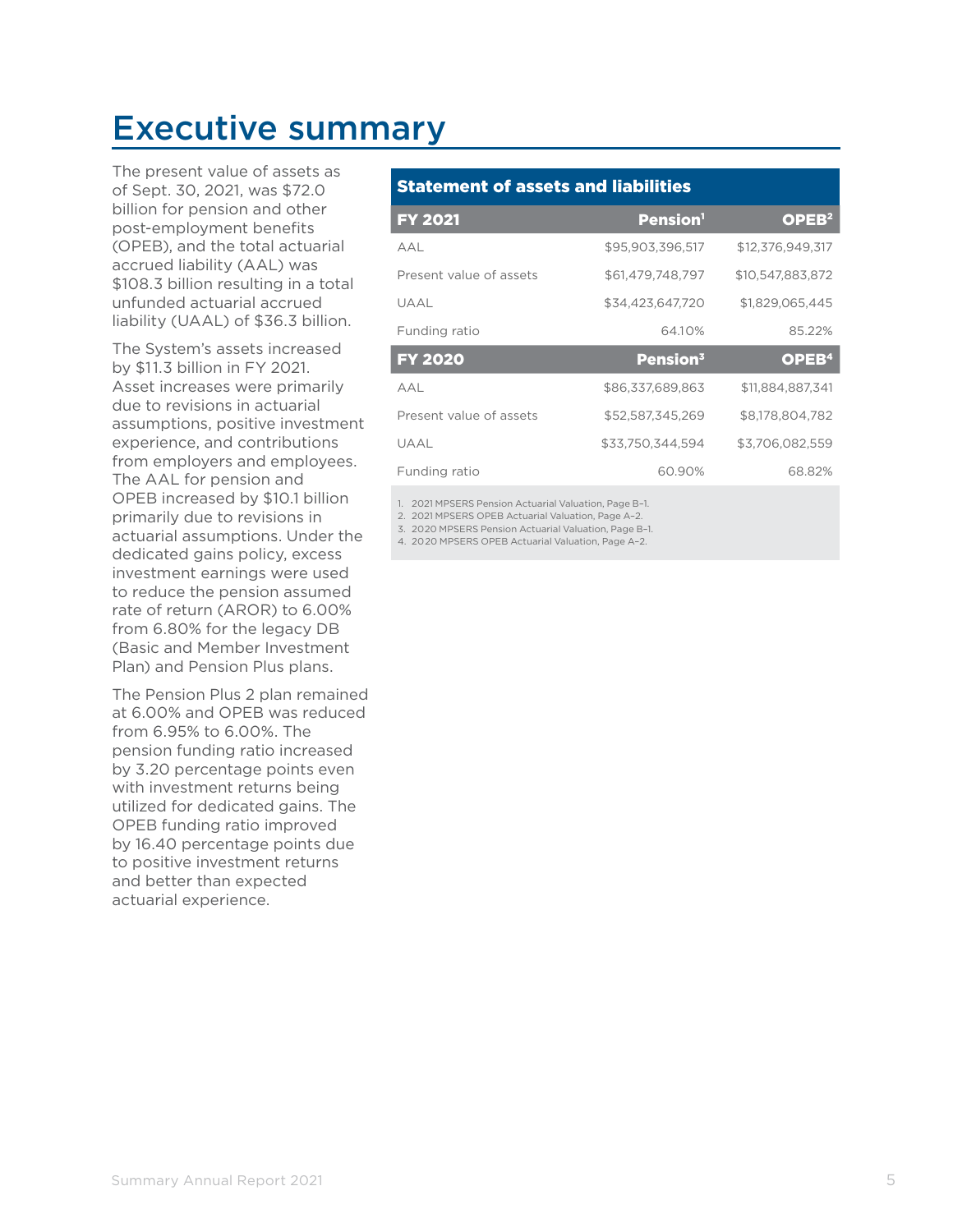## Membership

### Members of this DB plan include employees of:

- K–12 public school districts.
- Intermediate school districts.
- District libraries.
- Public school academies/charter schools.
- Community colleges.

#### In some instances, membership includes certain employees who began working for the following universities before Jan. 1, 1996:

- Central Michigan University.
- Eastern Michigan University.
- Ferris State University.
- Lake Superior State University.
- Michigan Technological University.
- Northern Michigan University.
- Western Michigan University.

#### Plan membership and retirement allowances as of Sept. 30, 2021

#### Membership<sup>1</sup>

| Retirees and beneficiaries currently receiving benefits                                                                                                                                                                               |             |
|---------------------------------------------------------------------------------------------------------------------------------------------------------------------------------------------------------------------------------------|-------------|
| Regular benefits                                                                                                                                                                                                                      | 198.595     |
| Survivor benefits                                                                                                                                                                                                                     | 19.476      |
| Disability benefits                                                                                                                                                                                                                   | 5.696       |
| <b>Total</b>                                                                                                                                                                                                                          | 223,767     |
| Current employees                                                                                                                                                                                                                     |             |
| Vested                                                                                                                                                                                                                                | 88,430      |
| Non-vested                                                                                                                                                                                                                            | 68,591      |
| Total <sup>2</sup>                                                                                                                                                                                                                    | 157,021     |
| Inactive employees                                                                                                                                                                                                                    |             |
| Entitled to benefits and not yet receiving them                                                                                                                                                                                       | 18.994      |
| <b>Total all members</b>                                                                                                                                                                                                              | 399,782     |
| Pension Actuarial Valuation for the FY ended Sept. 30, 2021, Page D-1.<br>$\mathbf{1}$<br>2. Includes DB members who converted to the Defined Contribution (DC) plan and<br>employees who elected to participate only in the DC plan. |             |
| Retirement allowances $\boldsymbol{\mathrm{s}}$                                                                                                                                                                                       |             |
| Average annual retirement allowance                                                                                                                                                                                                   | \$23.840    |
| Total annual retirement allowances being paid<br>(in thousands)                                                                                                                                                                       | \$5,334,628 |

3. Pension Actuarial Valuation for the FY ended Sept. 30, 2021, Page D–2.

## Assets and liabilities

The System's total assets on a market basis as of Sept.30, 2021, were \$76.7 billion, mostly composed of cash, investments, and contributions due from employers.

Total liabilities as of Sept.30, 2021, were \$2.7 billion and include accounts payable, unearned revenue, and obligations under securities lending.

Total net assets held in trust for pension and OPEB increased by \$14.6 billion from the previous year.

### Assets and liabilities<sup>1</sup> (dollars in thousands) (combined pension and OPEB2)

| <b>Assets</b>                          | <b>FY 2020</b>   |                | <b>FY 2021</b> |
|----------------------------------------|------------------|----------------|----------------|
| Cash                                   | \$<br>135.140    | \$             | 148.905        |
| Receivables                            | 741.352          |                | 722.591        |
| Investments                            | 58.828.612       |                | 73.419.046     |
| Securities lending collateral          | 2.452.152        |                | 2.434.280      |
| <b>Total assets</b>                    | \$<br>62,157,256 | \$             | 76,724,821     |
|                                        |                  |                |                |
| <b>Liabilities</b>                     | <b>FY 2020</b>   |                | <b>FY 2021</b> |
| Unearned revenue                       | \$<br>4.605      | $\mathfrak{L}$ | 9.029          |
| Accounts payable and other liabilities | 225.243          |                | 207.159        |
| Obligations under securities lending   | 2,452,152        |                | 2.434.280      |
| <b>Total liabilities</b>               | 2,682,000        |                | 2,650,468      |

1. ACFR for the FY ended Sept. 30, 2021, Page 15. Liabilities in this context are exclusive of AAL for pension and OPEB. The sum total of all the line items may not equal the total due to rounding.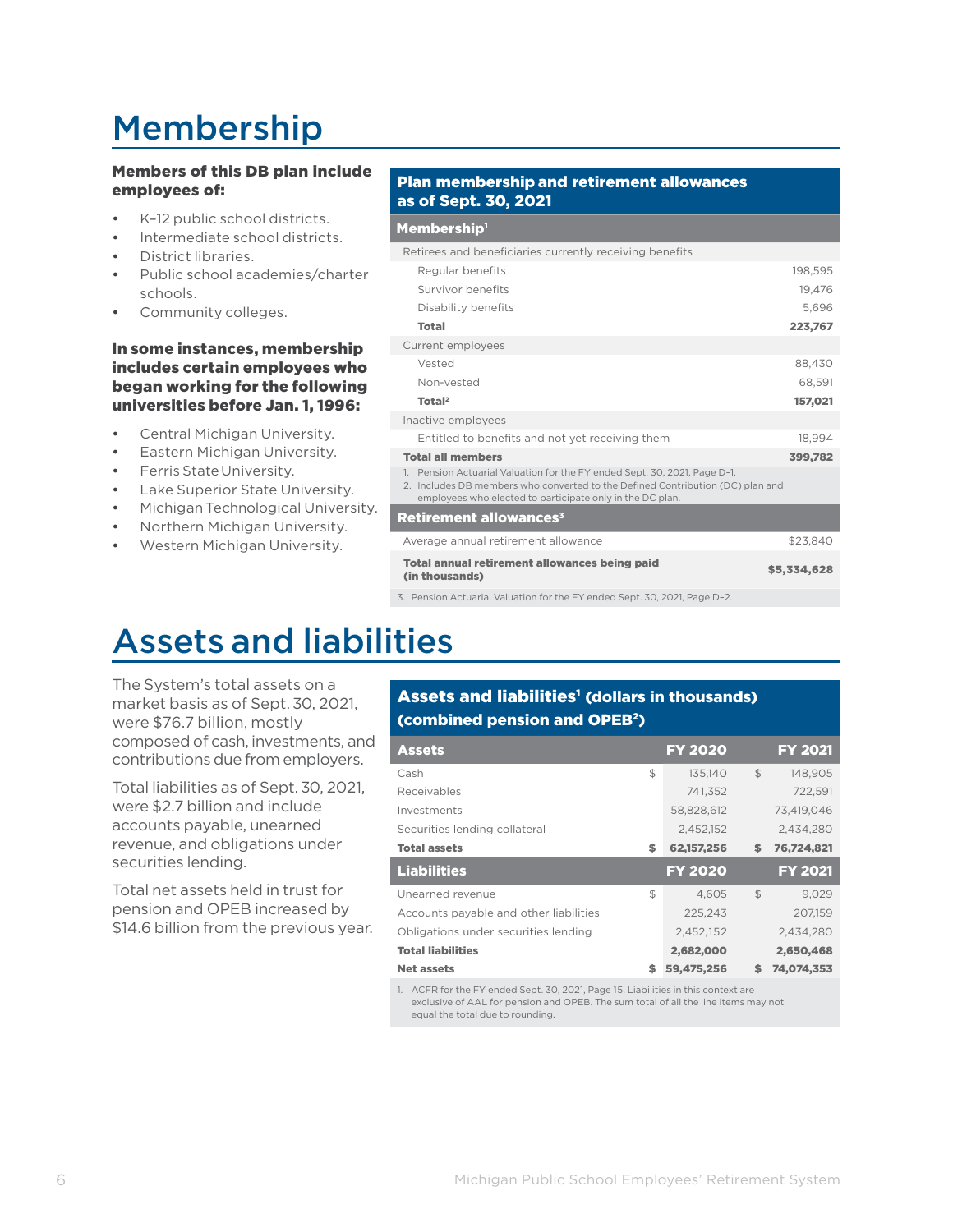### Revenue and expenditures, change in net assets

The reserves needed to finance pension and OPEB are accumulated through the collection of employer and employee contributions including earnings on investments.

Contributions and net investment income for FY2021 totaled \$20.6 billion. The primary expenses of the System include the payment of pension benefits to members and beneficiaries; payment for health, dental, and vision benefits; refunds of contributions to former members; and the cost of administering the System.

| <b>Additions and deductions<sup>1</sup> (dollars in thousands)</b> |                |                |                |                |
|--------------------------------------------------------------------|----------------|----------------|----------------|----------------|
| <b>Additions</b>                                                   |                | <b>FY 2020</b> |                | <b>FY 2021</b> |
| Member contributions                                               | $\mathbb{S}$   | 606.379        | $\mathfrak{L}$ | 617,300        |
| <b>Employer contributions</b>                                      |                | 3.517.348      |                | 3.830.605      |
| Other governmental contributions                                   |                | 254,348        |                | 236,168        |
| Net investment income (loss)                                       |                | 2,919,801      |                | 15,895,354     |
| Miscellaneous income                                               |                | 192            |                | 248            |
| <b>Total additions</b>                                             | \$             | 7,298,068      | S              | 20,579,674     |
| <b>Deductions</b>                                                  |                | <b>FY 2020</b> |                | <b>FY 2021</b> |
| Pension benefits                                                   | $\mathfrak{F}$ | 5.183.129      | \$             | 5,309,514      |
| Healthcare benefits                                                |                | 286.465        |                | 449.558        |
| Refunds and transfers to other systems                             |                | 28,029         |                | 26,835         |
| Administrative and other expenses                                  |                | 186,832        |                | 194,669        |
| <b>Total deductions</b>                                            | \$             | 5,684,455      | \$             | 5,980,576      |
| Net position <sup>2</sup>                                          |                | <b>FY 2020</b> |                | <b>FY 2021</b> |
| Net increase (decrease) in net position                            | \$             | 1,613,613      | \$             | 14,599,098     |
| Beginning of year                                                  |                | 57.861.643     |                | 59,475,256     |
| <b>End of year</b>                                                 | \$             | 59,475,256     | \$.            | 74.074.353     |
|                                                                    |                |                |                |                |

1. ACFR for the FY ended Sept. 30, 2021, Page 16.

2. FY 2020 beginning of year fiduciary net position was restated due to an audit

adjustment for contributions received after the measurement date.



#### **Revenue**

#### **Expenditures**

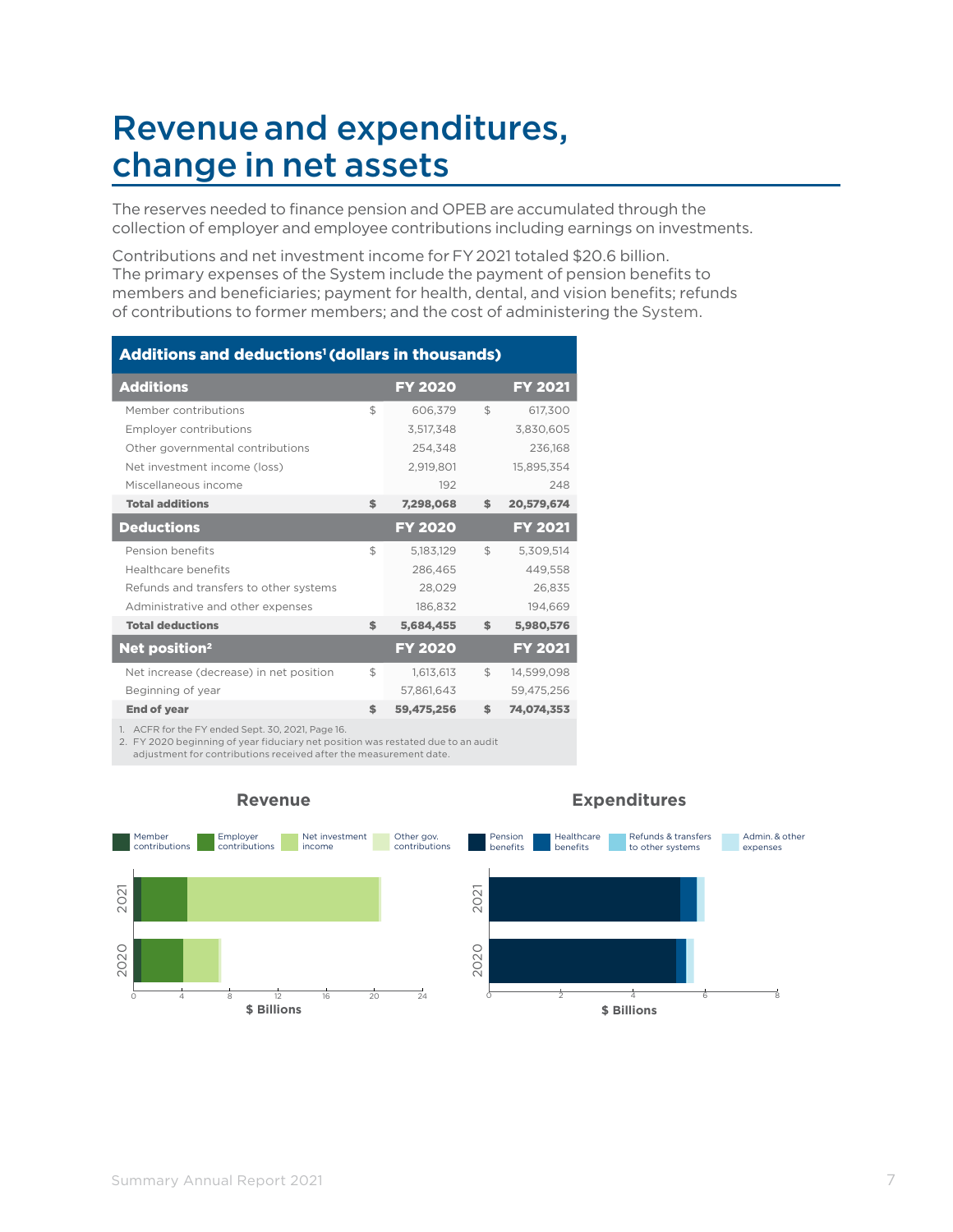## 2021 plan expenditures

| Plan expenses for FY ended Sept. 30, 2021 <sup>1,2</sup>                                                                                                         |                             |        |
|------------------------------------------------------------------------------------------------------------------------------------------------------------------|-----------------------------|--------|
| <b>Pension plan administrative and other expenses</b>                                                                                                            | <b>Dollars in thousands</b> |        |
| These expenditures are the administrative costs of running the System and are paid by DTMB, ORS and DTMB, Financial Services through an<br>annual appropriation. |                             |        |
| Personnel services                                                                                                                                               |                             |        |
| Staff salaries                                                                                                                                                   | $\frac{1}{2}$               | 6,296  |
| Retirement and Social Security                                                                                                                                   |                             | 3,530  |
| Other fringe benefits                                                                                                                                            |                             | 1,253  |
| <b>Subtotal</b>                                                                                                                                                  | \$                          | 11,079 |
| Professional services                                                                                                                                            |                             |        |
| Accounting                                                                                                                                                       | \$                          | 2,000  |
| Actuarial                                                                                                                                                        |                             | 432    |
| Attorney general                                                                                                                                                 |                             | 278    |
| Audit                                                                                                                                                            |                             | 494    |
| Consulting                                                                                                                                                       |                             | 1,815  |
| Medical                                                                                                                                                          |                             | 221    |
| <b>Subtotal</b>                                                                                                                                                  | \$                          | 5,241  |
| Building and equipment                                                                                                                                           |                             |        |
| <b>Building rentals</b>                                                                                                                                          | $\frac{1}{2}$               | 933    |
| Equipment purchase, maintenance, and rentals                                                                                                                     |                             | 52     |
| <b>Subtotal</b>                                                                                                                                                  | \$                          | 985    |
| Miscellaneous                                                                                                                                                    |                             |        |
| Travel and board meetings (excluding travel and education for board members)                                                                                     | \$                          | 0      |
| Office supplies                                                                                                                                                  |                             | 14     |
| Postage, telephone, and other                                                                                                                                    |                             | 3,120  |
| Printing                                                                                                                                                         |                             | 234    |
| Technological support                                                                                                                                            |                             | 11,007 |
| <b>Subtotal</b>                                                                                                                                                  |                             | 14,375 |
| Travel and education for board members                                                                                                                           |                             | -1     |
| <b>Total administrative and other expenses</b>                                                                                                                   | \$                          | 31,682 |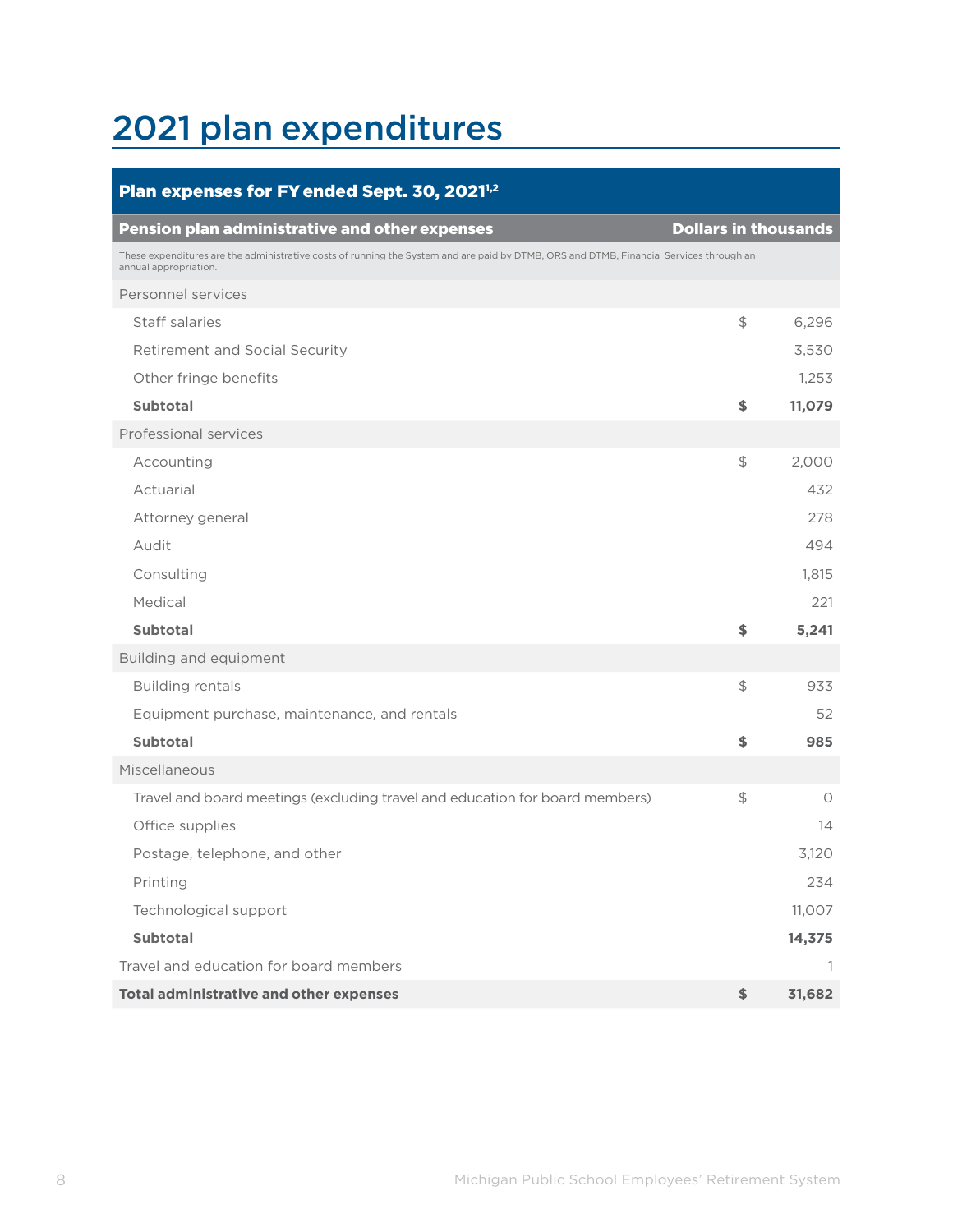# 2021 plan expenditures, continued

| <b>Health, dental, and vision expenses</b>                                                                                                               | <b>Dollars in thousands</b> |           |
|----------------------------------------------------------------------------------------------------------------------------------------------------------|-----------------------------|-----------|
| These expenditures are for the self-insurance of the health, dental, and vision plans and are paid from the System's trust fund.                         |                             |           |
| Health fees                                                                                                                                              |                             | 157,595   |
| Dental fees                                                                                                                                              |                             | 5.181     |
| Vision fees                                                                                                                                              |                             | 211       |
| Total health, dental, and vision expenses                                                                                                                | \$                          | 162,987   |
| <b>Investment expenses</b>                                                                                                                               | <b>Dollars in thousands</b> |           |
| These expenditures are related to the Treasury, Bureau of Investments (BOI) for managing the System's assets, and are paid from the System's trust fund. |                             |           |
| Real estate operating expenses                                                                                                                           | \$                          | O         |
| Securities lending expenses                                                                                                                              |                             | 3,075     |
| Other investment expenses                                                                                                                                |                             |           |
| ORS-investment expenses                                                                                                                                  |                             | 12,968    |
| Custody fees                                                                                                                                             |                             | 1,380     |
| Management fees                                                                                                                                          |                             | 275,033   |
| Research fees                                                                                                                                            |                             | 8,096     |
| <b>Total investment expenses</b>                                                                                                                         | \$                          | 300,552   |
| <b>Benefits paid to members</b>                                                                                                                          | <b>Dollars in thousands</b> |           |
| These were the retirement benefits paid to members of the System during the fiscal year.                                                                 |                             |           |
| Retirement benefits                                                                                                                                      | \$                          | 5,309,514 |
| Health benefits                                                                                                                                          |                             | 377,043   |
| Dental and vision benefits                                                                                                                               |                             | 72,514    |
| Refunds of member contributions                                                                                                                          |                             | 26,835    |
| <b>Total payments to members</b>                                                                                                                         | \$                          | 5,785,907 |
| <b>Total of all sections</b>                                                                                                                             | \$                          | 6,281,128 |
| 1. DTMB, Financial Services report. The sum total of all the line items may not equal the total due to rounding.<br>2. Treasury, BOI report.             |                             |           |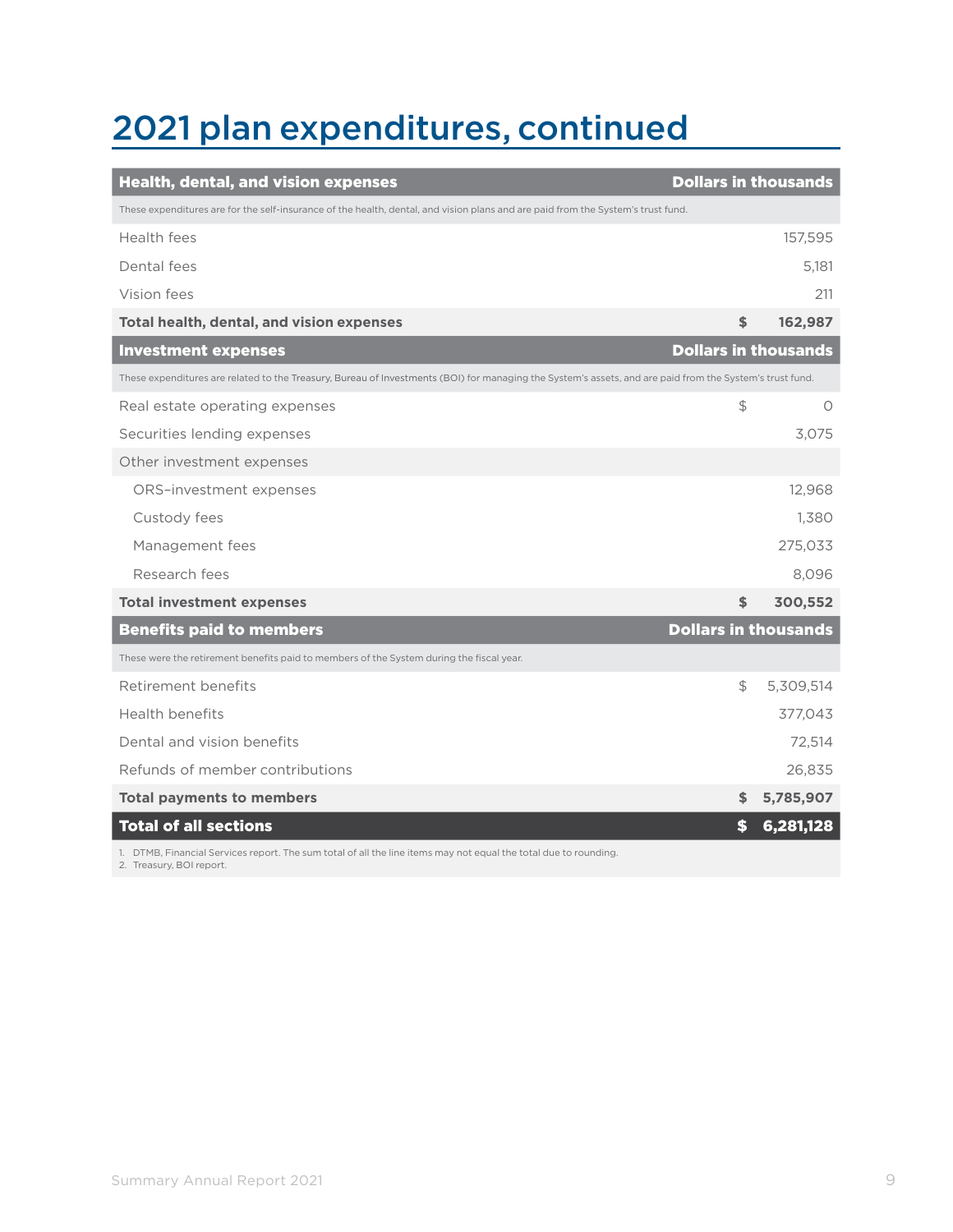## 2022 budget for plan expenditures

| Budget for plan expenses for FY ending Sept. 30, 2022 <sup>1,2</sup>                                                                                             |                             |        |
|------------------------------------------------------------------------------------------------------------------------------------------------------------------|-----------------------------|--------|
| <b>Pension plan administrative and other expenses</b>                                                                                                            | <b>Dollars in thousands</b> |        |
| These expenditures are the administrative costs of running the System and are paid by DTMB, ORS and DTMB, Financial Services through an<br>annual appropriation. |                             |        |
| Personnel services                                                                                                                                               |                             |        |
| Staff salaries                                                                                                                                                   | $\frac{1}{2}$               | 6,841  |
| Retirement and Social Security                                                                                                                                   |                             | 3,552  |
| Other fringe benefits                                                                                                                                            |                             | 1,299  |
| <b>Subtotal</b>                                                                                                                                                  | \$                          | 11,693 |
| Professional services                                                                                                                                            |                             |        |
| Accounting                                                                                                                                                       | \$                          | 2,020  |
| Actuarial                                                                                                                                                        |                             | 435    |
| Attorney general                                                                                                                                                 |                             | 300    |
| Audit                                                                                                                                                            |                             | 506    |
| Consulting                                                                                                                                                       |                             | 2,053  |
| Medical                                                                                                                                                          |                             | 260    |
| <b>Subtotal</b>                                                                                                                                                  | \$                          | 5,575  |
| Building and equipment                                                                                                                                           |                             |        |
| <b>Building rentals</b>                                                                                                                                          | $\frac{1}{2}$               | 933    |
| Equipment purchase, maintenance, and rentals                                                                                                                     |                             | 26     |
| <b>Subtotal</b>                                                                                                                                                  | \$                          | 959    |
| Miscellaneous                                                                                                                                                    |                             |        |
| Travel and board meetings (excluding travel and education for board members)                                                                                     | $$\mathbb{S}$$              | 4      |
| Office supplies                                                                                                                                                  |                             | 16     |
| Postage, telephone, and other                                                                                                                                    |                             | 1,144  |
| Printing                                                                                                                                                         |                             | 253    |
| Technological support                                                                                                                                            |                             | 12,404 |
| <b>Subtotal</b>                                                                                                                                                  |                             | 13,821 |
| Travel and education for board members                                                                                                                           |                             | 1      |
| <b>Total administrative and other expenses</b>                                                                                                                   | \$                          | 32,049 |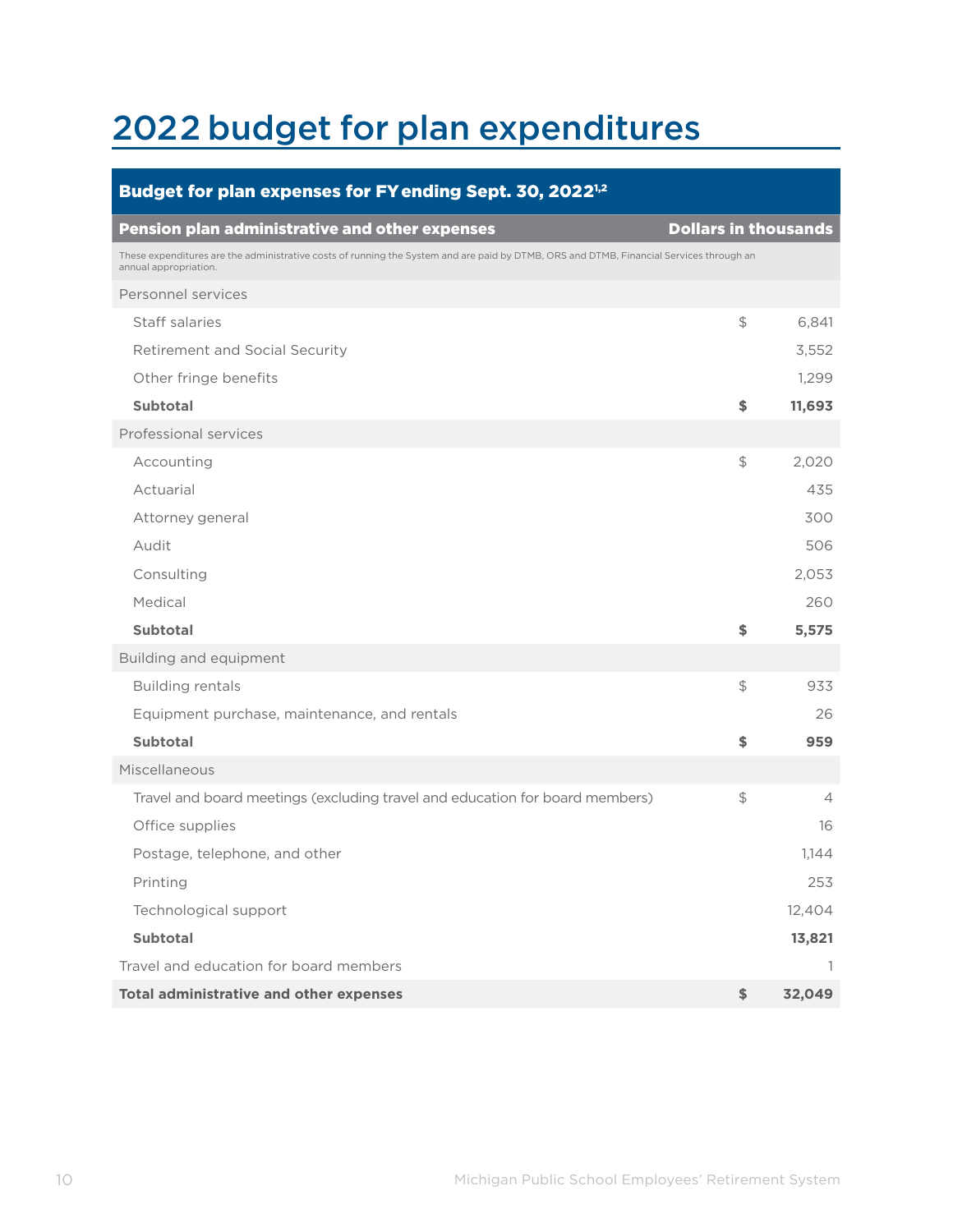## 2022 budget, continued

| <b>Health, dental, and vision expenses</b>                                                                                                   | <b>Dollars in thousands</b> |           |
|----------------------------------------------------------------------------------------------------------------------------------------------|-----------------------------|-----------|
| These expenditures are for self-insurance of the health, dental, and vision plans, and are paid from the System's trust fund.                |                             |           |
| Health fees                                                                                                                                  |                             | 162,323   |
| Dental fees                                                                                                                                  |                             | 5,751     |
| Vision fees                                                                                                                                  |                             | 209       |
| Total health, dental, and vision expenses                                                                                                    | \$                          | 168,283   |
| <b>Investment expenses</b>                                                                                                                   | <b>Dollars in thousands</b> |           |
| These expenditures are related to the Treasury, BOI for managing the System's assets and are paid from the System's trust fund.              |                             |           |
| Real estate operating expenses                                                                                                               | $\mathfrak{P}$              | 0         |
| Securities lending expenses                                                                                                                  |                             | 3,106     |
| Other investment expenses                                                                                                                    |                             |           |
| ORS-investment expenses                                                                                                                      |                             | 11,931    |
| Custody fees                                                                                                                                 |                             | 1,518     |
| Management fees                                                                                                                              |                             | 277,784   |
| Research fees                                                                                                                                |                             | 8.177     |
| <b>Total investment expenses</b>                                                                                                             | \$                          | 302,514   |
| <b>Benefits paid to members</b>                                                                                                              | <b>Dollars in thousands</b> |           |
| These are the projected retirement benefits paid to members of the System.                                                                   |                             |           |
| Retirement benefits                                                                                                                          | \$                          | 5,415,704 |
| <b>Health benefits</b>                                                                                                                       |                             | 452,452   |
| Dental and vision benefits                                                                                                                   |                             | 87,017    |
| Refunds of member contributions                                                                                                              |                             | 25,762    |
| <b>Total payments to members</b>                                                                                                             | S                           | 5,980,935 |
| <b>Total of all sections</b>                                                                                                                 | S                           | 6,483,782 |
| 1. DTMB, Financial Services report. The sum total of all the line items may not equal the total due to rounding.<br>2. Treasury. BOI report. |                             |           |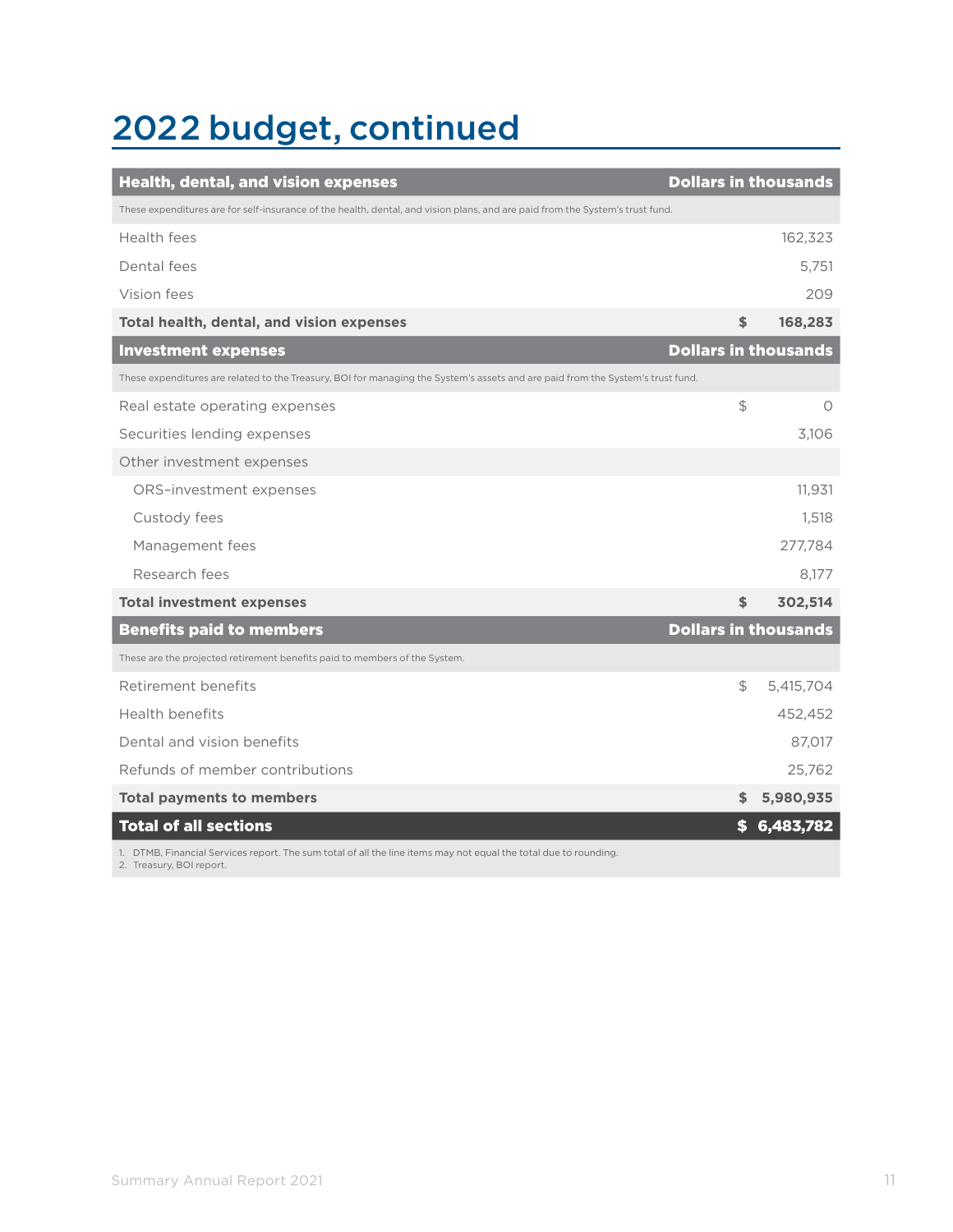### Assumed and actual investment returns

The Michigan Department of Treasury, BOI administers all of the System's investments in accordance with the Public Employee Retirement System Investment Act, PA 314 of 1965. The main objective is maximizing the rate of return while meeting the actuarial assumptions through maintaining a diverse portfolio, eliminating unnecessary risks, and investing prudently.

The AROR is a key assumption used by the plan actuary in determining the employer contribution rates each year. As a result of the dedicated gains policy, the AROR for the legacy DB plans and Pension Plus was reduced from 6.80% to 6.00%, Pension Plus 2 remained at 6.00%, and OPEB was reduced from 6.95% to 6.00%.

The ARORs for all MPSERS plans are provided in the charts in this section. The actual rate of investment return for the pension plan in FY 2021 was 27.20%.

The actual rate of investment return for OPEB was 25.95%. All changes to the AROR are reflected in the Sept. 30, 2021, actuarial valuations, but for comparison with the current year investment results, the prior-year assumptions are presented in the chart.



1. 2021 MPSERS Pension Actuarial Valuation, Section C.

2. Treasury, BOI report.

- 3. Legacy DB refers to the plans for members hired before July 1, 2010, who opted to remain in that plan.
- 4. 2021 MPSERS Pension Actuarial Valuation, D-3.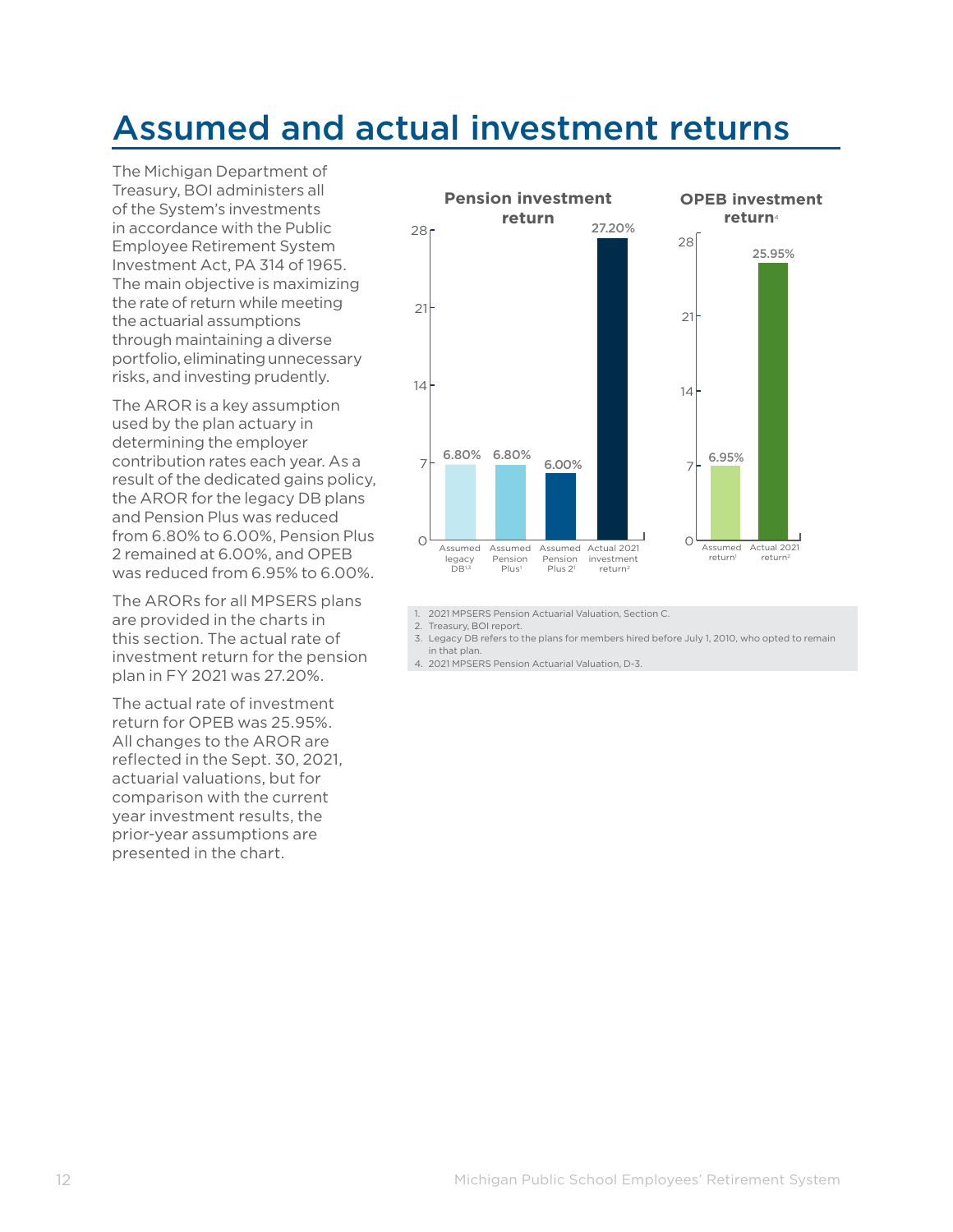### Historical investment returns

Historical investment returns for both pension and OPEB are presented in the following charts.



1. Treasury, BOI report. These figures are shown net of fees. Information shown in the financial report is shown gross of fees.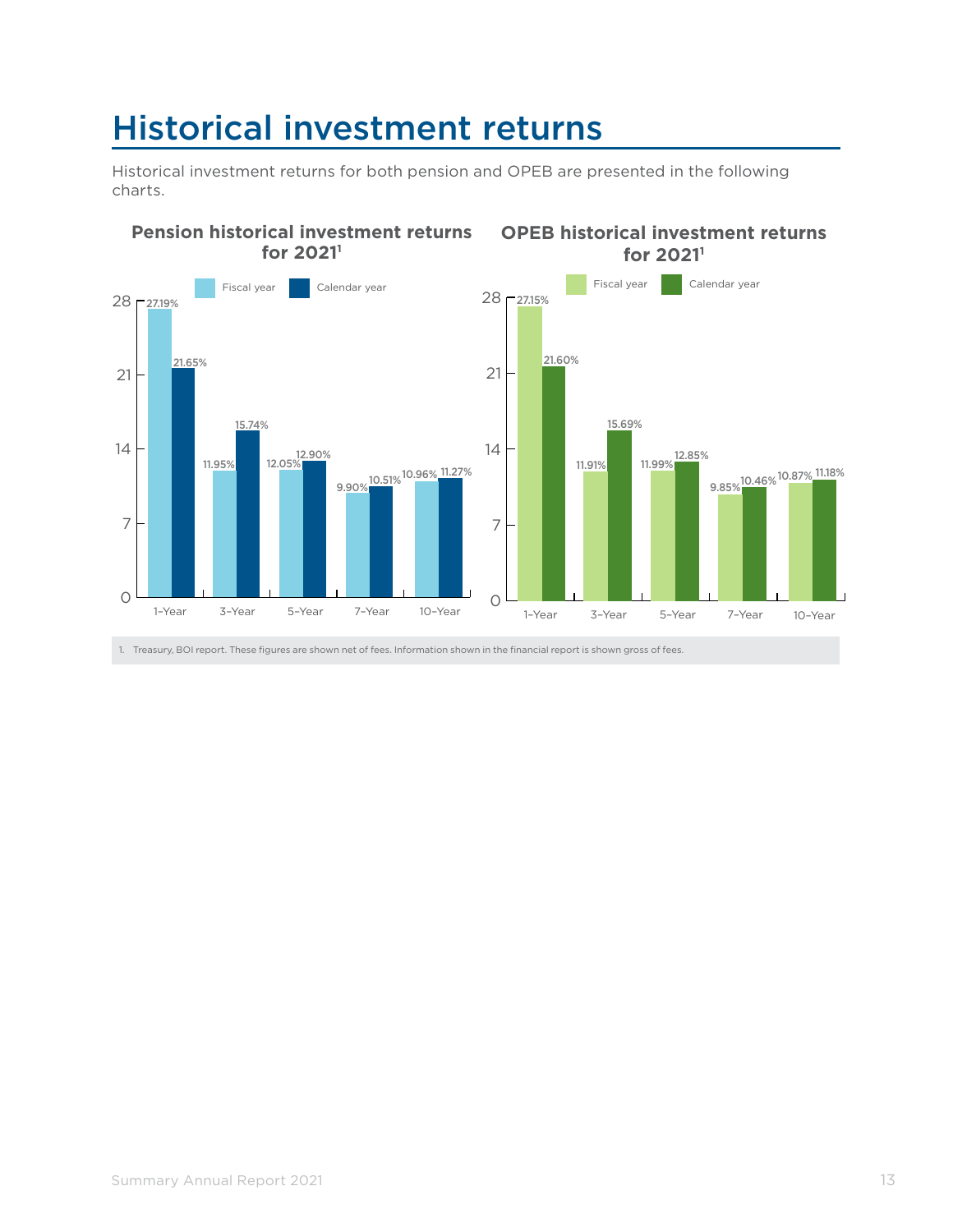### Investments and earnings

A key function of the investment fiduciary is to ensure the System's investment portfolio is diversified. Having a diverse portfolio helps to maximize investment income responsibly while minimizing risk. Even though market performance may fluctuate, the long-term performance of the System's portfolio is stable.

| Investments and earnings <sup>1</sup>       |    |                     |                                                |
|---------------------------------------------|----|---------------------|------------------------------------------------|
|                                             |    | <b>Market value</b> | <b>Total investment</b><br>and interest income |
| Fixed income pools                          | \$ | 7,446,870,352       | $\mathcal{F}$<br>260.865.443                   |
| Domestic equity pools                       |    | 16,936,637,675      | 4,235,660,390                                  |
| Real estate and infrastructure pools        |    | 5,175,724,773       | 642,457,009                                    |
| Private equity pools                        |    | 11,170,717,004      | 6,376,048,456                                  |
| International equity pools                  |    | 11,983,966,285      | 2,458,407,540                                  |
| Absolute return pools                       |    | 3,946,704,738       | 445,455,698                                    |
| Real return and opportunistic pools         |    | 8,947,092,041       | 1,760,189,544                                  |
| Short-term investment pools                 |    | 1,961,643,033       | 5,484,152                                      |
| <b>Market value and net investment gain</b> | s  | 73,569,355,901      | 16,184,568,232<br>S                            |



**Domestic equity pools** – 23.0% **Private equity pools** – 23.3% **International equity pools** – 16.3% **Real estate and infrastructure pools** – 7.0% **Absolute return pools** – 5.4% **Real return and opportunistic pools** – 12.2% **Fixed income pools** – 10.1% **Short-term investment pools** – 2.7%

1. ACFR for the FY ended Sept. 30, 2021, Page 77.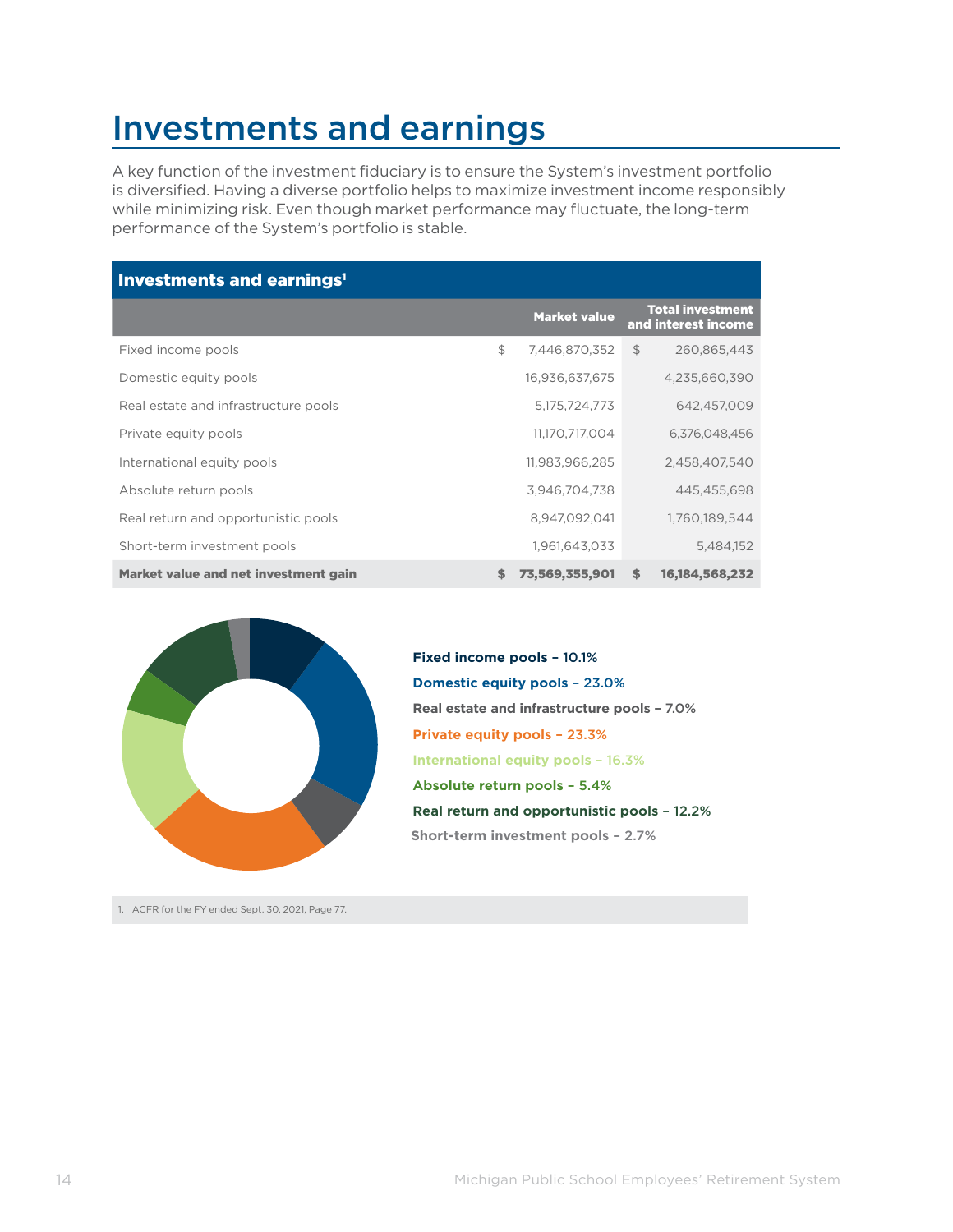### Market and actuarial funding ratios

#### Pension

The market funding ratio is based on the market value of assets at FY end. The actuarial funding ratio is the best practice used by all pension plans nationwide. It incorporates a five-year smoothing period, which minimizes volatility in a pension system's funding requirements.

#### OPEB

Starting in FY 2013, the System began pre-funding OPEB costs, which significantly decreased the liability and increased the asset levels. Pre-funding is a best practice that invests assets and allows investment returns to help fund the plan. Many states do not pre-fund OPEB costs. This reform put Michigan on the leading edge of OPEB funding practices.

Prior to FY 2018, the market funding ratio was equal to the actuarial funding ratio. Five-year smoothing was adopted for the OPEB plan with the 2018 valuation and requires separate actuarial and market funding ratios to be calculated moving forward. The market value of assets as of Sept. 30, 2021, was \$10.7 billion, while the actuarial value of assets was \$10.5 billion.



1. Calculated on market value of assets.

2. Pension Actuarial Valuation for the FY ended Sept. 30, 2021, pages B–5 and C–10.



3. Calculated on market value of assets.

4. OPEB Actuarial Valuation for the FY ended Sept. 30, 2021, pages A–2 and D–2.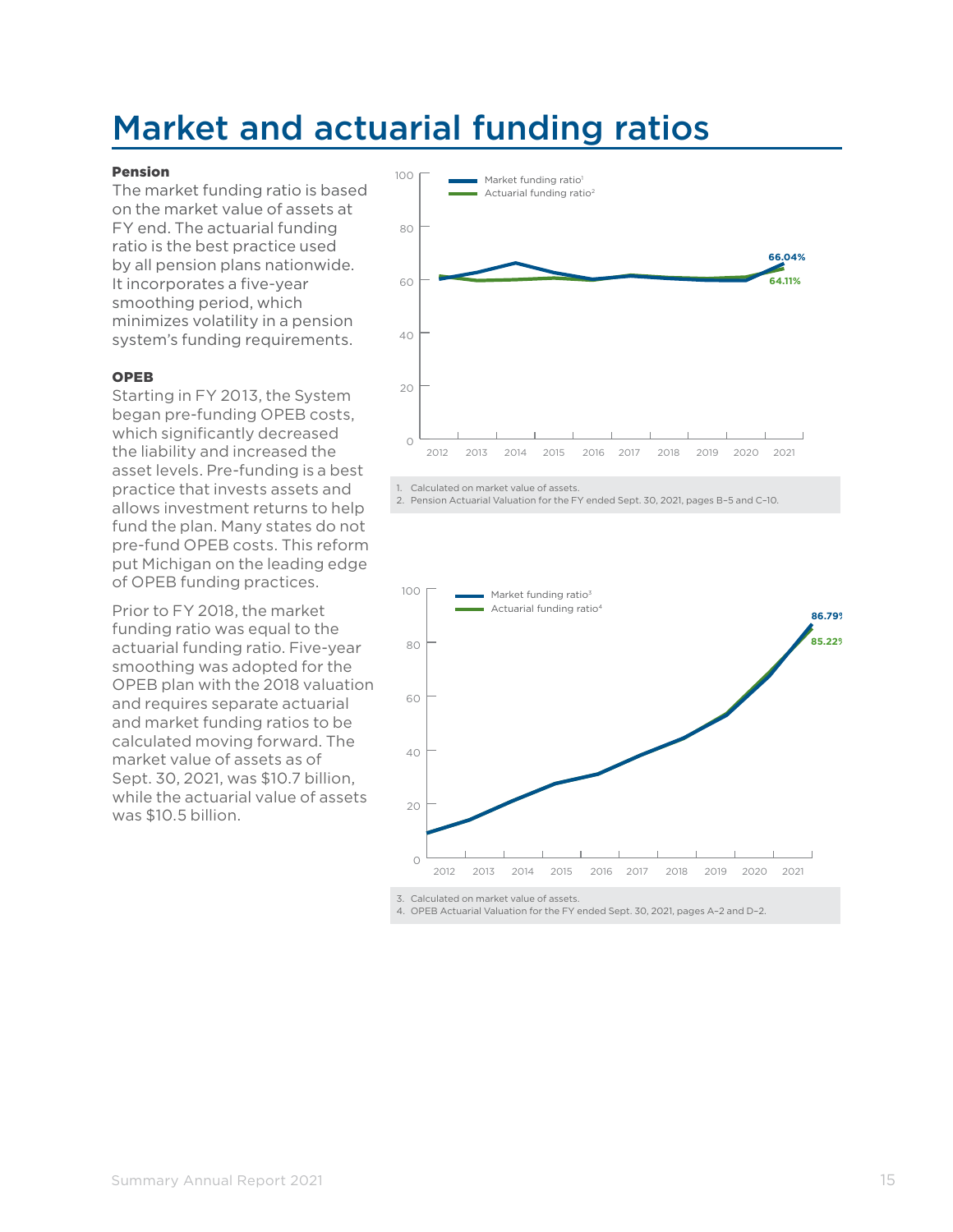## Member and employer contributions

#### Employer contributions

Statute requires participating employers to contribute to finance the benefits of plan members. These employer contributions are determined annually by the System's actuary and are based upon level percent of payroll funding principles so the contribution rates remain stable. With the enactment of PA 181 of 2018, the UAAL will gradually shift from level percent of payroll amortization to level-dollar amortization over a period of seven years.

#### Definition of normal cost

Normal cost is the cost of the retirement benefit a member earns each year and is set using the AROR in addition to other actuarial assumptions. All Pension Plus, Pension Plus 2, Member Investment Plan, and some Basic plan members contribute toward the cost of their retirement benefits. After member contributions are accounted for, the employer pays the remainder of the normal cost as shown above.

#### Member and employer pension contributions for FY 2024

| <b>Member contributions</b>                                                            | <b>Pension</b> <sup>1</sup> | OPEB <sup>2</sup>        |
|----------------------------------------------------------------------------------------|-----------------------------|--------------------------|
| Weighted average                                                                       |                             |                          |
| Legacy DB                                                                              | 486%                        | 3.00%                    |
| Pension Plus                                                                           | 5.36%                       | 3.00%                    |
| Pension Plus 2                                                                         | 6.20%                       |                          |
| <b>Employer contributions</b>                                                          | Pension <sup>1</sup>        | OPEB <sup>2</sup>        |
| Normal cost of benefits expressed as a<br>percentage of valuation payroll <sup>4</sup> |                             | Calculated %.<br>floor % |
| Legacy DB                                                                              | 9.13%                       | 1.25%, 1.25%             |
| Pension Plus <sup>3</sup>                                                              | 5.27%                       | 1.25%, 1.25%             |
| Pension Plus 23                                                                        | 6.20%                       |                          |
| UAAL contribution rate expressed as a<br>percentage of valuation payroll <sup>4</sup>  |                             | Calculated %.<br>floor % |
| Legacy DB                                                                              | 30.56%                      | 0.61%, 7.01%             |
| Pension Plus                                                                           | 30.56%                      | 0.61%, 7.01%             |
| Pension Plus 2                                                                         | 30.56%                      |                          |
| Valuation payroll (dollars in thousands)                                               |                             |                          |
| For normal cost                                                                        | \$8,079                     | \$5,998                  |
| For UAAL                                                                               | \$9.645                     | \$9.645                  |

1. Pension Actuarial Valuation for the FY ended Sept. 30, 2021, Page A–1.

2. OPEB Actuarial Valuation for the FY ended Sept. 30, 2021, Page A–5, Comment D.

3. This is the DB component of Pension Plus and Pension Plus 2. There is an additional 1.00% employer match for the DC component.

4. PA 300 of 1980 as amended includes statutory contribution floors for pension and OPEB. Contribution rates are presented with and without floors, as applicable.

### Contribution rates

Contribution rates are determined actuarially, based on the economic conditions and an assumed investment return each year. Contribution rates for FY 2022 and FY 2023 have been calculated, provided to the employers, and published on the employer website.

Rates for FY 2024 and FY 2025 are estimated using a projection of the most recent data available.

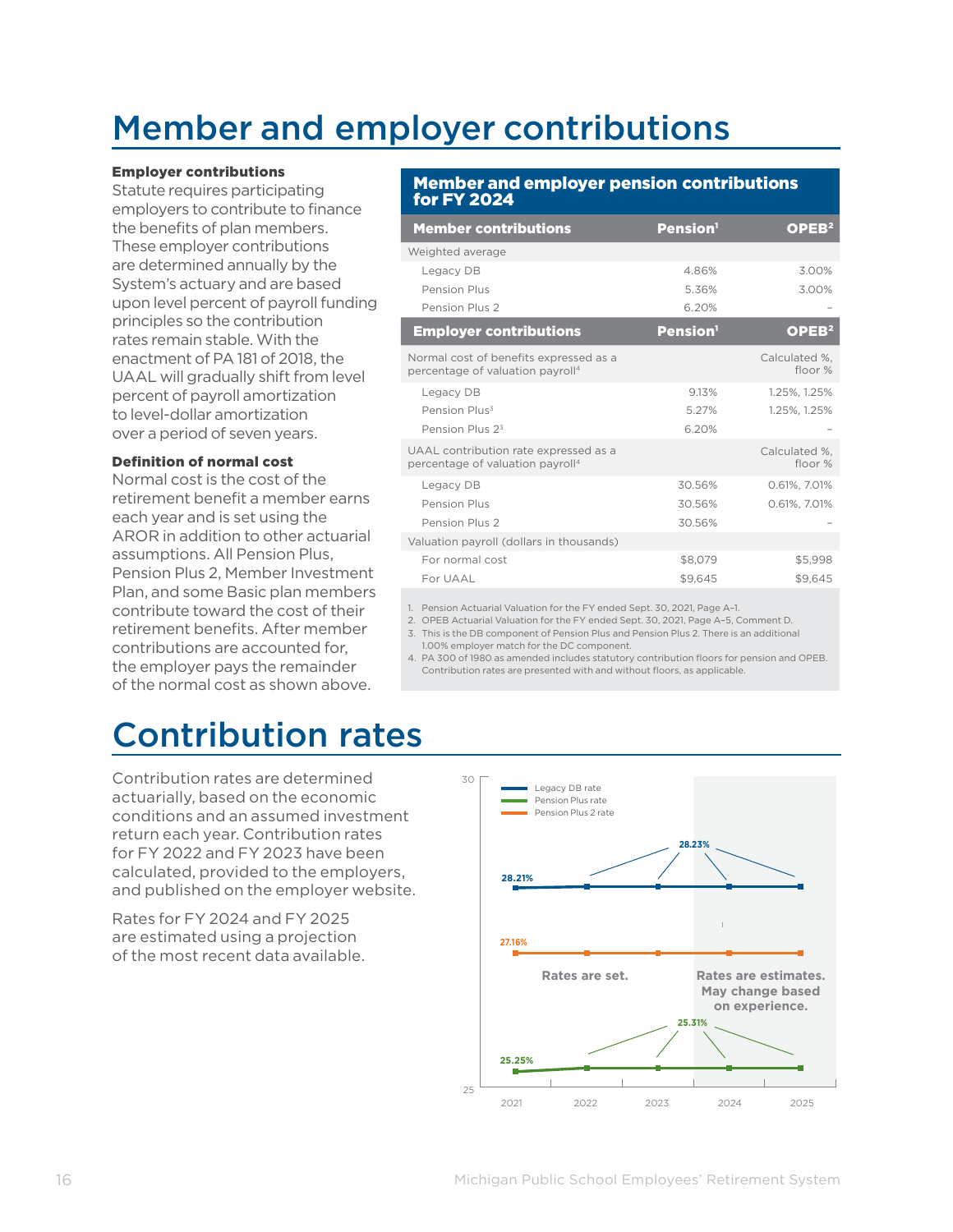## Actuarial assumptions

Actuarial valuations for both the pension and OPEB plans involve estimates of the value of reported amounts and assumptions about the probability of occurrence of events far into the future. In accordance with Section 41(1) of the MPSERS statute (PA 300 of 1980 as amended), the actuarial assumptions are adopted by the retirement board and the DTMB director after consultation with the actuary and the state treasurer. Examples include assumptions about future employment, investment performance, and the healthcare cost trend.

### Actuarial assumptions for FY ended Sept. 30, 2021

| Pension and OPEB <sup>1,2</sup>                                                   |                                                      |
|-----------------------------------------------------------------------------------|------------------------------------------------------|
| Actuarial cost method                                                             | Entry age, normal                                    |
| Amortization method                                                               | Level percent of payroll                             |
| Payroll growth assumption <sup>3</sup>                                            | 2.00% reduced to 0.00% by Sept. 30, 2025             |
| Amortization period                                                               | Closed period, ending Sept. 30, 2038                 |
| Asset valuation method                                                            | 5-year smoothed                                      |
| Wage inflation rate                                                               | 2.75%                                                |
| OPEB                                                                              |                                                      |
| Healthcare cost trend rates <sup>2</sup>                                          |                                                      |
| Medical and prescription drug premiums                                            |                                                      |
| Pre-65                                                                            | 7.75% year 1 graded to 3.50% year 15, 3.00% year 120 |
| Post-65                                                                           | 5.25% year 1 graded to 3.50% year 15, 3.00% year 120 |
| Medicare offset payments                                                          | 5.25% year 1 graded to 3.50% year 15, 3.00% year 120 |
| Dental and vision premiums                                                        | 3.50% each year, 3.00% year 120                      |
| $AROR - closed2,4$                                                                | 6.00%                                                |
| Pension-AROR <sup>1</sup>                                                         |                                                      |
| Legacy DB plan-closed                                                             | 6.00%                                                |
| Pension Plus-closed                                                               | 6.00%                                                |
| Pension Plus 2-open                                                               | 6.00%                                                |
| 1. MPSERS Pension Actuarial Valuation for the FY ended Sept. 30, 2021, Section C. |                                                      |

2. MPSERS OPEB Actuarial Valuation for the FY ended Sept. 30, 2021, Appendix-3.

3. PA 181 of 2018 enacted a gradual phase-in reduction to the payroll growth assumption to 0.00% in 50 basis point increments beginning with the Sept. 30, 2019, valuations. Once the 0% payroll growth assumption is fully phased-in, the amortization method for both pension and OPEB will be level-dollar.

4. The OPEB plan closed to employees first hired on or after Sept. 4, 2012. These employees participate in the Personal Healthcare Fund and may become eligible for a lump-sum payment into a health reimbursement account upon their first termination from employment (\$1,000 with at least 10 years of service if 60; \$2,000 with at least 10 years of service if age 60 or older). These employees have the option of enrolling in the System's retiree healthcare at full cost at termination.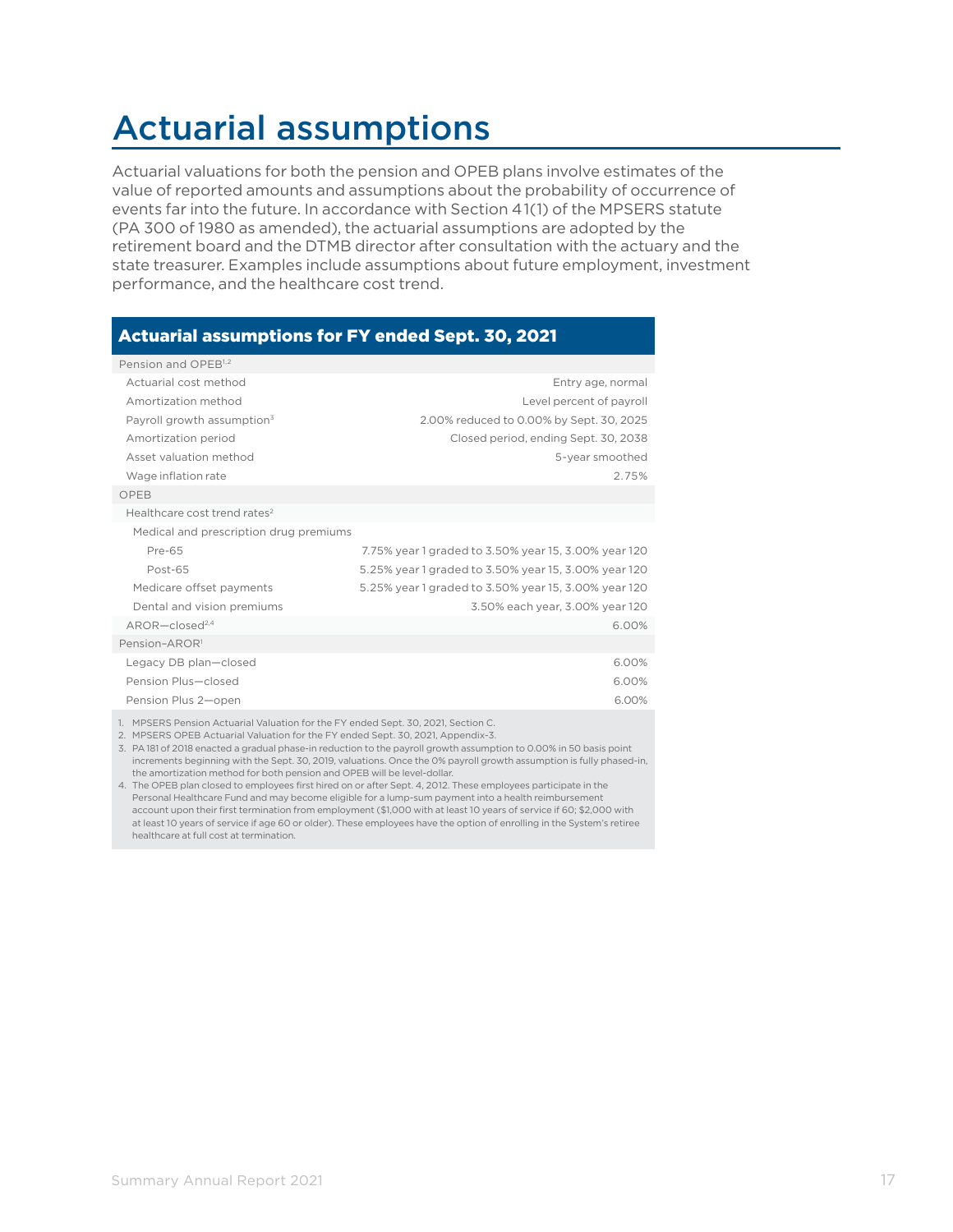### Investment service providers

A service provider is any individual, third-party agent or consultant, or other entity that receives direct or indirect compensation for consulting, investment management, brokerage, or custody services related to the System's assets.

Advent International Corp. AEW Capital Management LP Affinity Equity Partners Ancora Advisors LLC Angelo Gordon Aon Hewitt Apax Partners Worldwide LLP Apollo Global Management Inc. Apollo Private Equity ArcLight Capital Partners LLC Ardian Ark Investment Management LLC Asana Partners Attucks Asset Management LLC Avanath Capital Management LLC Axiom Asia Private Capital Bank of Montreal Barclays Capital Barings Alternative Investments Barron's Basalt Infrastructure Partners LLP BB&T Capital Markets BC Partners BCA Research BentallGreenOak Beringea Berkshire Partners LLC BGC Partners Bivium Capital Partners LLC BLA Schwartz BlackRock Blackstone Alternative Asset Management LP Blackstone Group Blackstone Private Equity Bloomberg Bloomberg AIM - Order Management System BNP Paribas BNP Paribas Finance BNY Convergex G. Bridgepoint Capital BroadRiver Asset Management LP Brookfield Asset Management Inc.

BTIG Brokers Burgiss; Private iQ; Private Informant Cantor Fitzgerald Capital Institutional Services Inc. Capri Capital Partners LLC The Carlyle Group LP Centerbridge Partners Cerberus Manitou Residential Loan Charlesbank Capital Partners CIM Investment Advisors Citigroup Citigroup Global Markets Inc. Clarion Partners Clarkston Capital Partners LLC Coller Capital Columbia Management Investment Advisors Cornerstone Macro LP CoStar CoStar Realty Information Inc. Cowen & Co. LLC Credit Suisse Securities **CreditSights** CUSIP Global Services Cutter Associates CVC Capital Partners Czech Asset Management LP D.A. Davidson Companies DAIWA Dalmore Capital Limited Deutsche Bank Domain Capital Advisors LLC Domain Capital Group LLC Dow Jones & Company Inc. Drexel Hamilton Effissimo Capital Management eFront (Via Domain) eFront/FrontInvest Empirical Research Partners EnCap Investments LP EnTrust White Pine Partners LP Ernst & Young (Foreign Investing Tax Consulting) FactSet Data Systems

Fidelity Institutional Asset Management FIMI Opportunity Funds Financial Times Fortress Investment Group LLC Fox Paine & Company LLC Freeman Spogli & Co. FRT/FInancial Recovery Technologies  $\Box$ FTN Financial FTSE International Ltd. (Data) Gaw Capital Genstart Capital LLC Glass Lewis & Co. LLC Glen Eagle Wealth LLC Goldman Sachs Group Inc. Great Mountain Partners Green Street Grosvenor Capital Management **GTCR** HarbourVest Partners LLC Harvest Partners LLC Heitman Capital Management LLC Hellman & Friedman Hilltop Securities Inc. Hokenson Global Demographics Hopen Life Sciences Ventures HPS Investment Partners III LLC Huron Capital Partners LLC InSight Venture Partners Invesco Ltd. Investor Education Speakers Bureau, Inc./Gregory Valliere Investors Diversified Realty Irradiant Partners Institutional Shareholder Services Inc. J.P.Morgan Jefferies JM IV LP Journal of Portfolio Management JP Morgan JP Morgan Securities LLC Kayne Anderson Capital Advisors LP KBS Realty Advisors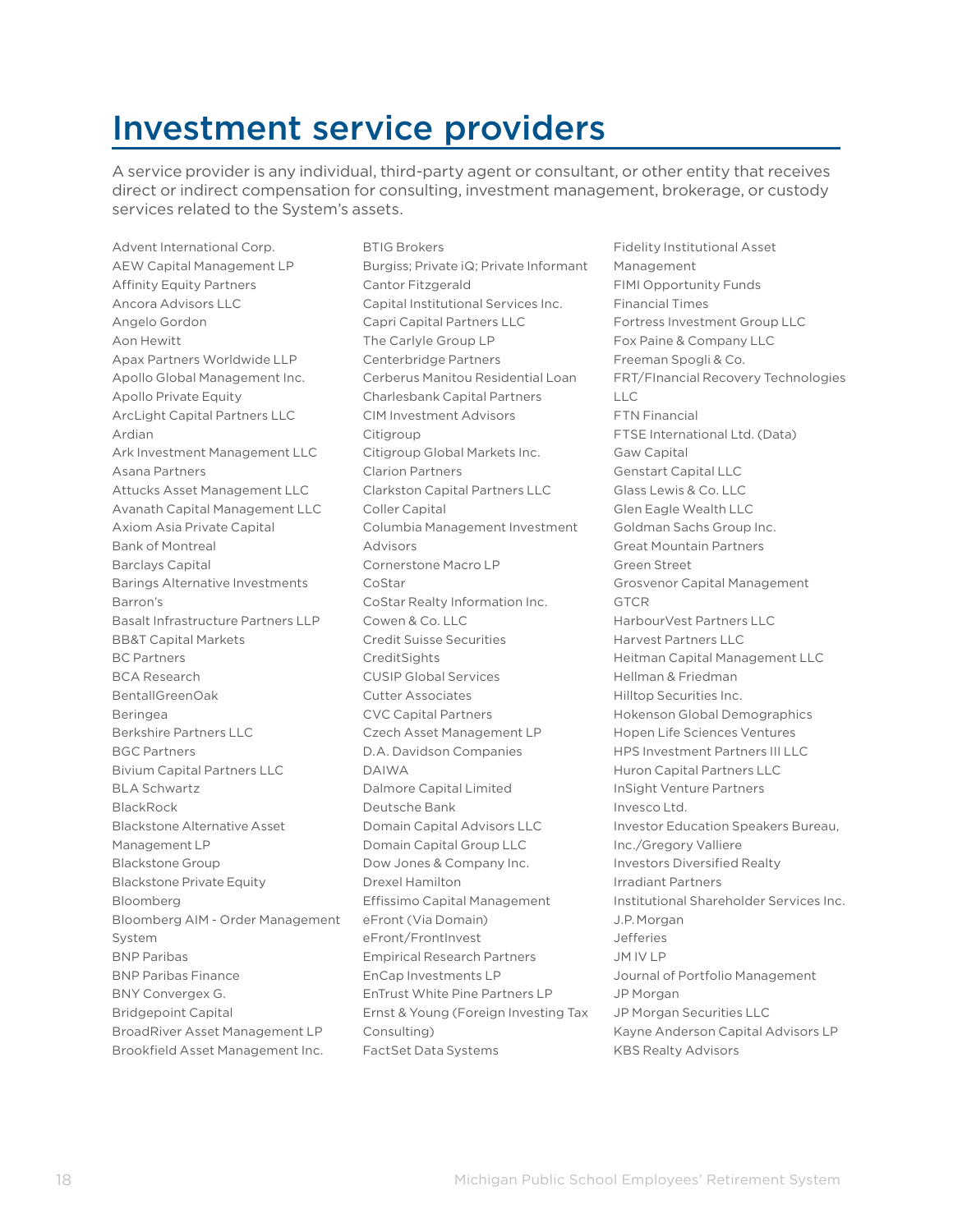### Investment service providers, continued

Kelso & Company Kensington Realty Advisors KKR & Co. Kohlberg, Kravis, Roberts & Co. L&B Realty Advisors LLP LA Capital Management Landmark Realty Advisors LaSalle Investment Management Lazard Asset Management Leuthold Group LLC LGT Capital Partners Lombard International Life Assurance Company Lonestar Loomis Sayles & Company Lubert–Adler Management Company Managed Asset Portfolios Marathon Asset Management MarketAxess Corporation Martin Currie Inc. Mellon Capital Management Merill Lynch (Bank of America) Merill Lynch Pierce Fenner & Smith LLC Merit Energy Company Mesirow Financial Inc. Metropolitan West Asset Management MFR Securities Mischler Financial Group MKM Holdings LLC MKM Partners Money Media Inc. /FundFire Monument Park Fund LP Moody's Analytics - CreditView ABS and ABCP Morgan Stanley MP Securitized Credit Fund LP MSCI BarraOne MUFG Multi-Bank Securities Inc. Napier Park Global Capital New York Times NGP Energy Capital Nordic Capital Odyssey Investment Partners Omego TradeSuite/DTCC Orion Resource Partners Paladin Realty Partners LLC Parallel Resource Partners

Parthenon Capital Inc. Permira PGIM Inc. PIMCO PIMCO Mortgage Fund Piper Jaffray Pitchbook PPC Enterprises LLC Pregin PricingDirect Principal Financial Group Principal Real Estate Advisors Pritzker Private Capital Proprium Capital Partners LP Prudential Investment Management Putnam Advisory Company Q2 - Investment Accounting and Portfolio Management System QED/Broadridge Financial Solutions Raymond James & Associates Inc. RBC Capital Markets LLC Renaissance Venture Capital Rhone Capital Rialto Capital Ridgewood Capital Management LLC Ridgewood Energy Riverside Robert W. Baird & Co. Inc. The Rohatyn Group Rosenberg Research R.W. Pressprich & Co. Scotia Capital Inc. Seizert Capital Partners Shamrock Capital Advisors LLC Silver Lake Sixth Street Partners SJC Direct Lending Revolver Fund III LP Soc Gen Sprott Resource State Street Bank State Street Global Advisors Stifel Nicolaus & Co. Inc. Stockbridge Capital Group Stonepeak Advisors LLC Strategas Securities LLC SunTrust Robinson Humphrey Susquehanna International Group LLP

T. Rowe Price Tahquamenon Fund LP The Carlyle Group The John Buck Company The Riverside Company Thomas Bravo TICP SMA Management TIS Group/The Institutional Strategist TPG Capital TPG Global LLC TPG Real Estate Advisors Transwestern Investment Group Trilantic Capital Management LLC Trophy Property True North Management Group TSG Consumer Partners Turnbridge Capital Management LLC Turning Rock Partners UBS U.S. Bancorp Investments Inc. Value Line Veritas Capital Fund Management LLC Vida Capital Inc. Visium Balanced Fund LP Vista Equity Partners Warburg Pincus LLC Warwick Energy Group Wayne Co. Wellington Trust Company Wells Fargo Securities LLC Westlaw Wilshire Atlas Wilshire Compass